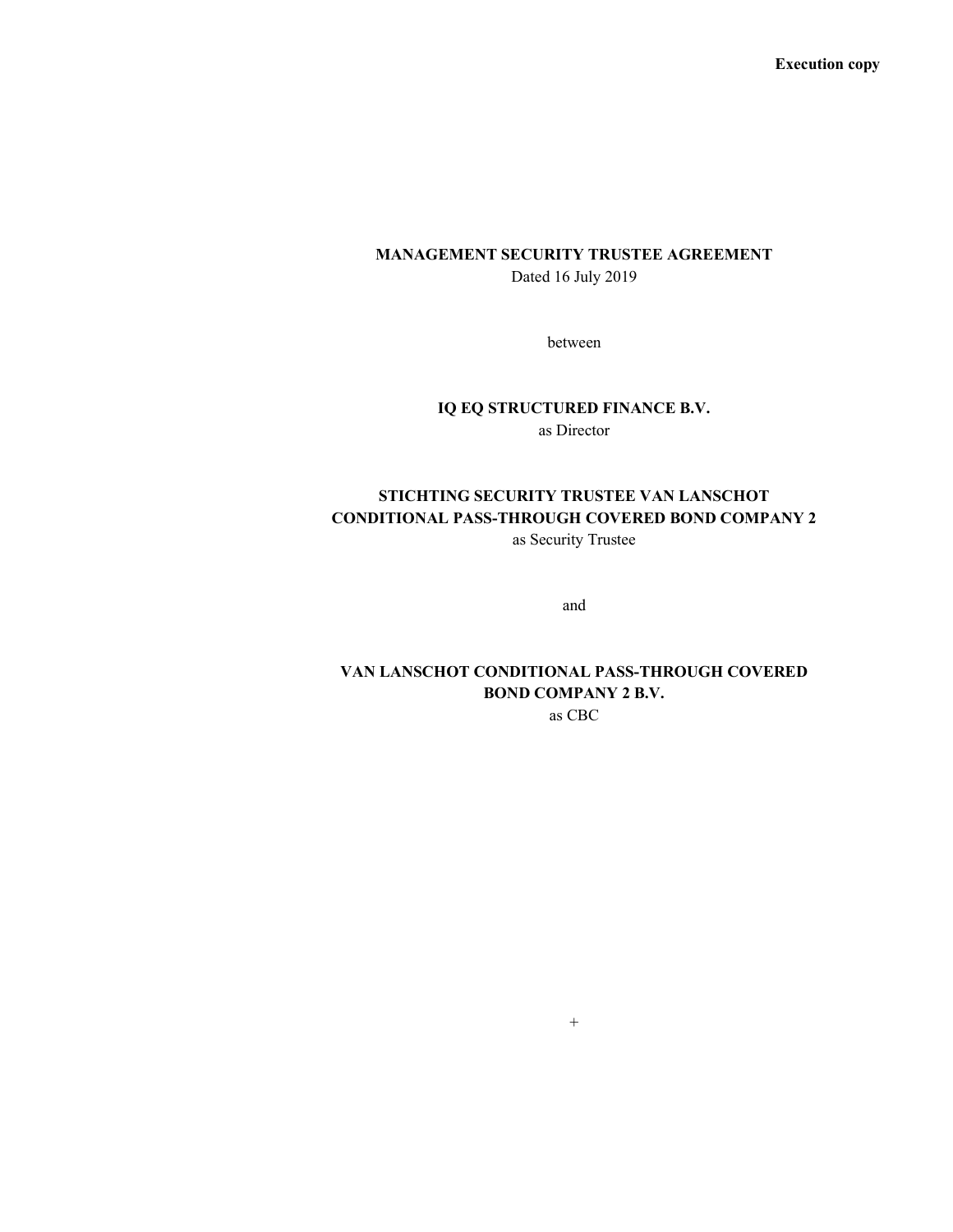# **TABLE OF CONTENTS**

### **Clause**

# Page

| 1. |  |
|----|--|
| 2. |  |
| 3. |  |
| 4. |  |
| 5. |  |
| 6. |  |
| 7. |  |
| 8. |  |
| 9. |  |
|    |  |
|    |  |
|    |  |
|    |  |

## **Schedule : Services**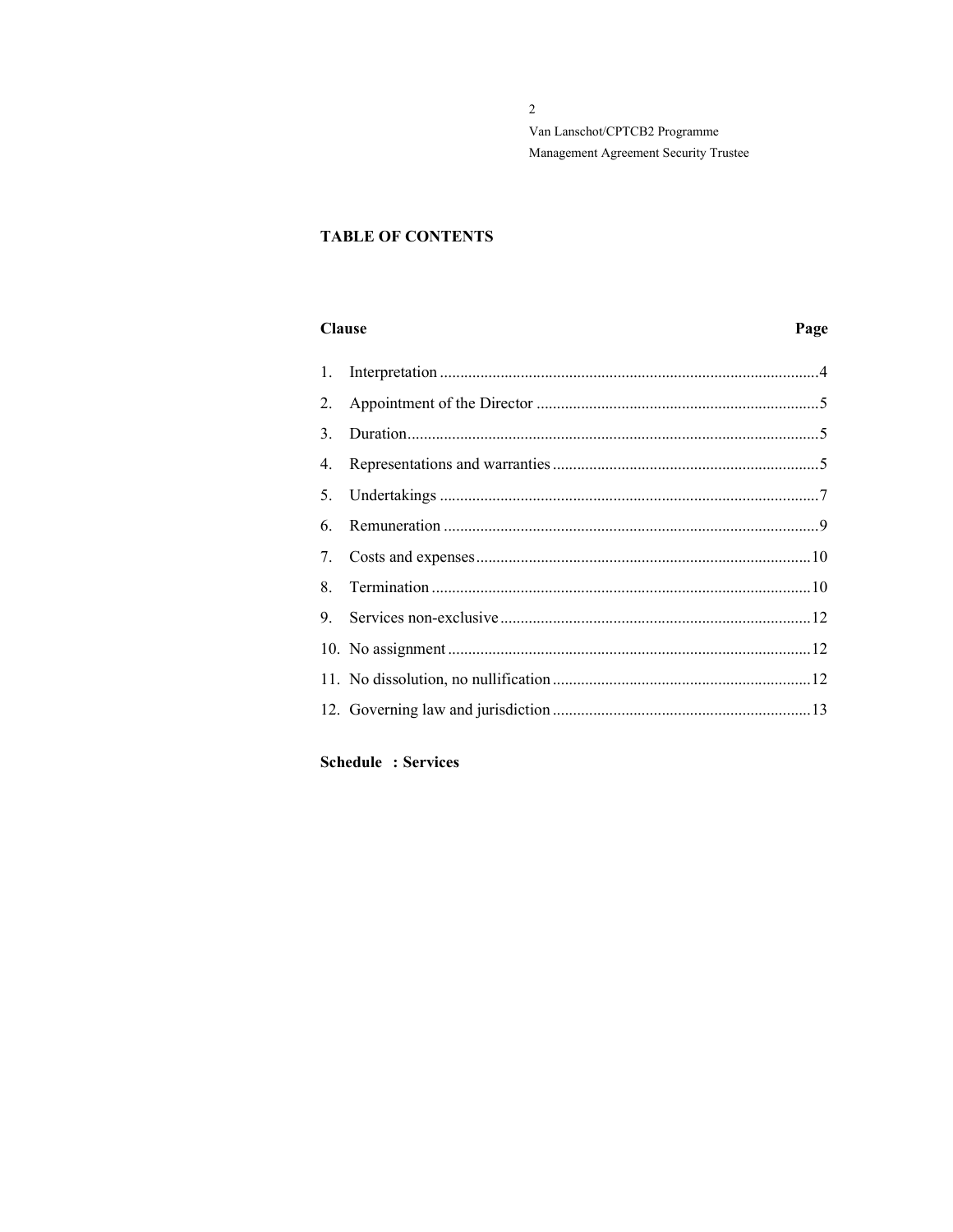> THIS MANAGEMENT SECURITY TRUSTEE AGREEMENT is dated 16 July 2019 and made between:

- 1. **IQ EQ STRUCTURED FINANCE B.V.**, a private company with limited liability (besloten vennootschap met beperkte aansprakelijkheid) organised under the laws of the Netherlands and established in Amsterdam, the Netherlands;
- 2. STICHTING SECURITY TRUSTEE VAN LANSCHOT CONDITIONAL PASS-THROUGH COVERED BOND COMPANY 2, a foundation (stichting), organised under the laws of the Netherlands, and established in Amsterdam, the Netherlands; and
- 3. VAN LANSCHOT CONDITIONAL PASS-THROUGH COVERED BOND COMPANY 2 B.V., a private company with limited liability (besloten vennootschap met beperkte aansprakelijkheid) organised under the laws of the Netherlands and established in Amsterdam, the Netherlands.

#### WHEREAS:

- (A) The Issuer has decided to set up a second covered bond programme pursuant to which the Issuer will issue Covered Bonds from time to time separate from the covered bond programme set up on 2 March 2015.
- (B) Pursuant to a guarantee the CBC will as an independent obligation irrevocably undertake to pay interest and principal payable under the Covered Bonds.
- (C) The Security Trustee has agreed to act as security trustee vis-à-vis any holder of Covered Bonds and to pay any amounts received from the CBC or the Issuer or recovered in connection with the Issuer's obligations under any Covered Bonds or the CBC's obligations under the Guarantee to the Covered Bondholders subject to and pursuant to the Trust Deed and the Parallel Debt Agreement.
- (D) In addition, the Security Trustee has agreed to act as security trustee vis-à-vis the other Secured Parties and to pay to such Secured Parties any amounts received from the CBC or the Issuer or recovered in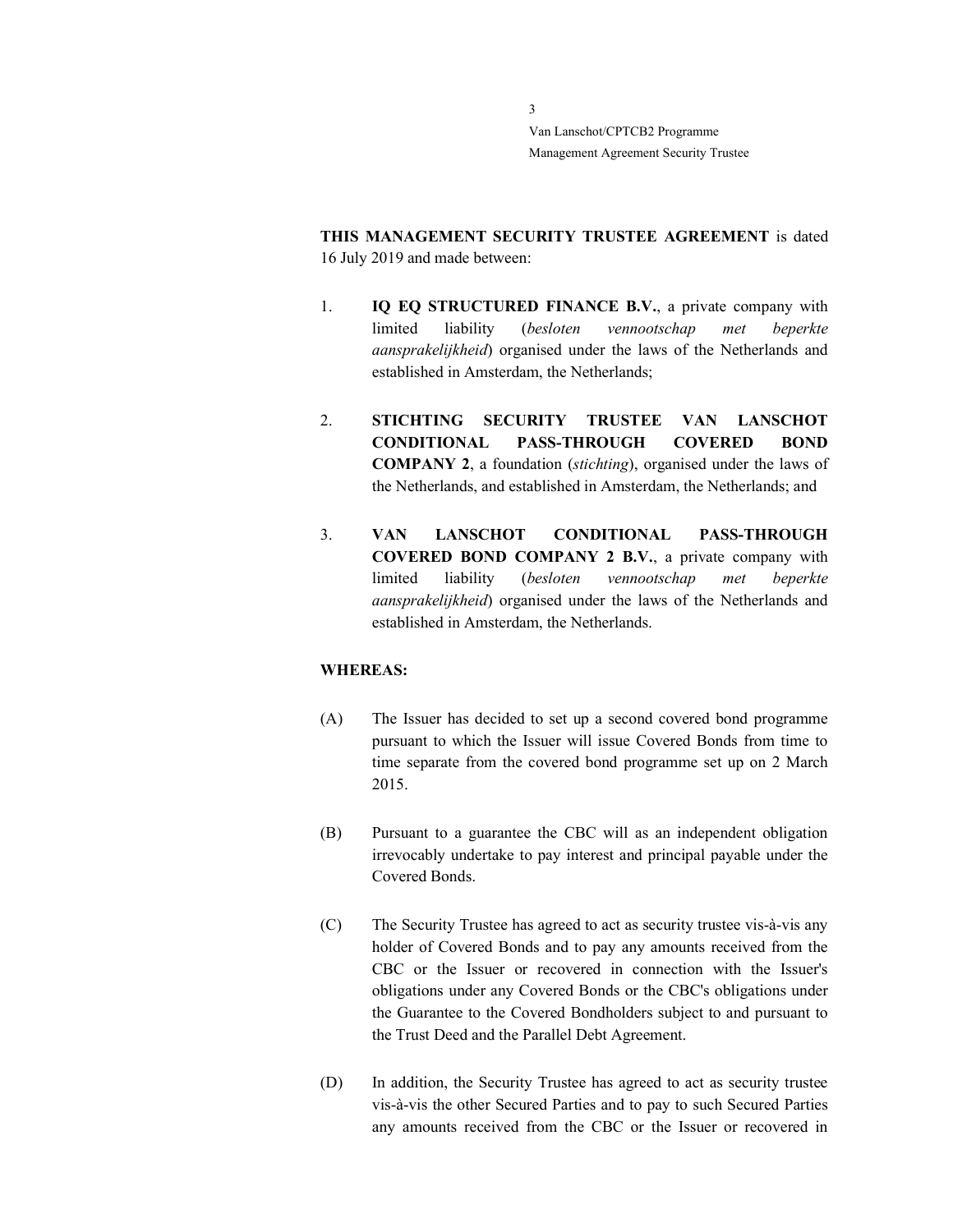> connection with the CBC's or the Issuer's obligations under the Transaction Documents to which the relevant Secured Party is a party subject to and pursuant to the Trust Deed and the Parallel Debt Agreement.

- (E) The CBC has requested IQ EQ Structured Finance B.V. to act as director of the Security Trustee.
- (F) IQ EQ Structured Finance B.V. is willing to accept the appointment as director of the Security Trustee on the terms and subject to the conditions set out in this Agreement.
- (G) Certain of the provisions in this Agreement are for the benefit of the CBC.

#### IT IS AGREED as follows:

#### 1. INTERPRETATION

- 1.1 In this Agreement (including its recitals), except so far as the context otherwise requires, words, expressions and capitalised terms used herein and not otherwise defined or construed herein shall have the same meanings defined or construed in the master definitions agreement dated the date hereof and signed by, amongst others, the parties to this Agreement, as the same may be amended, restated, supplemented or otherwise modified from time to time (the "Master Definitions Agreement"). The rules of usage and interpretation as set forth in the Master Definitions Agreement and all other agreements and understandings between the parties hereto contained therein shall apply to this Agreement, unless otherwise provided herein.
- 1.2 The expression "Agreement" shall herein mean this Management Security Trustee Agreement including the Schedule thereto.
- 1.3 This Agreement expresses and describes Dutch legal concepts in English and not in their original Dutch terms. Consequently, this Agreement is concluded on the express condition that all words, terms and expressions used herein shall be construed and interpreted in accordance with the laws of the Netherlands.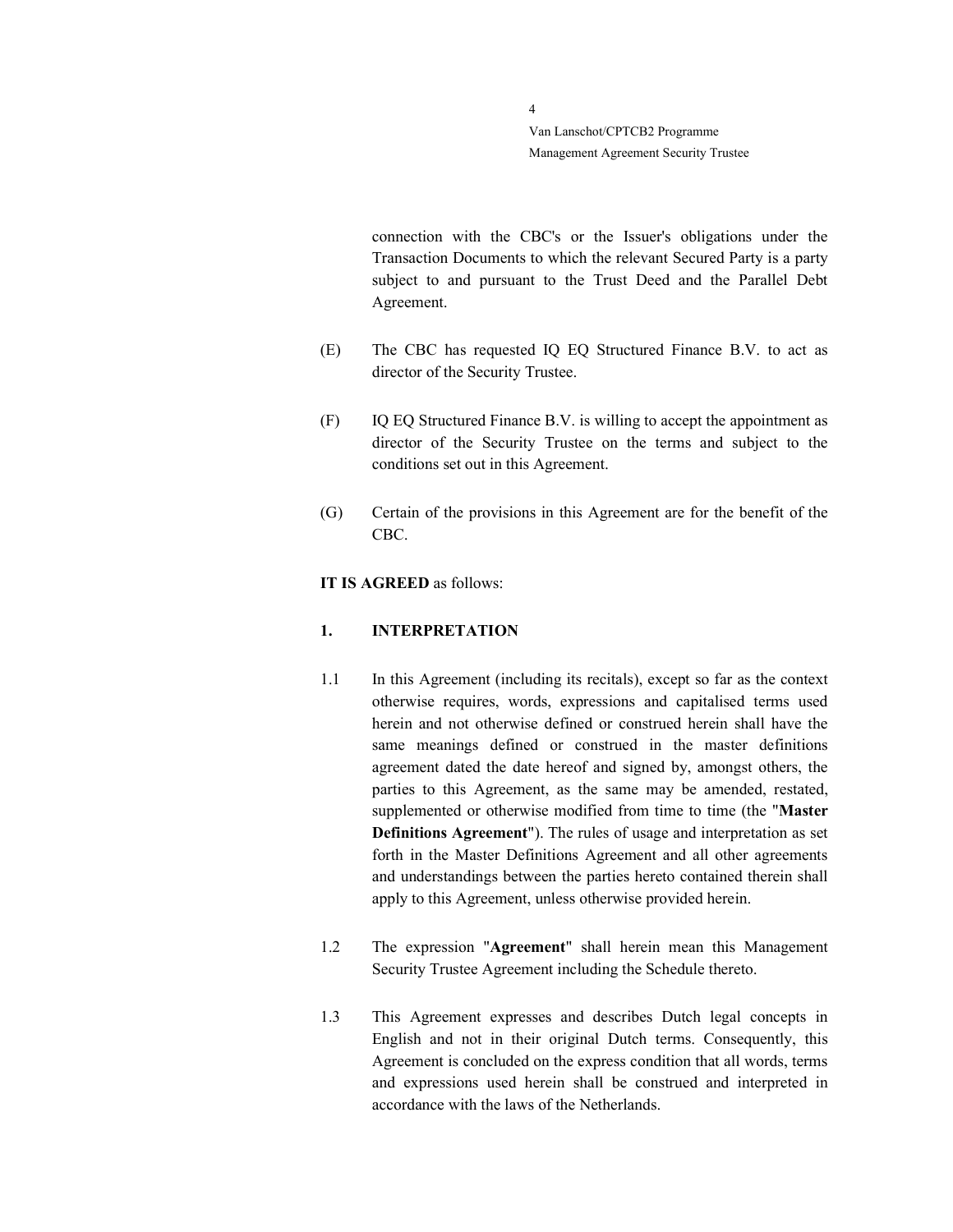> 1.4 The CBC has agreed to become a party to this Agreement only for the purpose of taking the benefit of certain provisions of this Agreement expressed to be for its benefit and, save as aforesaid, the CBC shall assume no obligations or liabilities whatsoever to the Director or the Security Trustee by virtue of the provisions hereof.

### 2. APPOINTMENT OF THE DIRECTOR

- 2.1 IQ EQ Structured Finance B.V. has been appointed as director (bestuurder) of the Security Trustee by the deed of incorporation of the Security Trustee on 21 June 2019 and IQ EQ Structured Finance B.V. hereby accepts such appointment on the terms and subject to the conditions of this Agreement.
- 2.2 The duty of the Director shall be to provide the services set forth in the Schedule hereto subject to and upon the terms of this Agreement and the Director hereby accepts such duty.

#### 3. DURATION

This Agreement and the appointment of the Director take effect as per the date of incorporation of the Security Trustee and will, subject to Clause 8, terminate by operation of law if all liabilities under any of the Transaction Documents, including, but not limited to all liabilities vis-à-vis any and all of the Secured Parties have been fulfilled and discharged, upon a subsequent resolution of the Director to dissolve the Security Trustee.

#### 4. REPRESENTATIONS AND WARRANTIES

The Director hereby represents and warrants to the Security Trustee that:

- (a) it has full legal right, power and authority to execute and deliver this Agreement and to perform its obligations hereunder;
- (b) all appropriate and necessary corporate action has been taken to authorise the execution and delivery of this Agreement and the performance and observance of the terms hereof;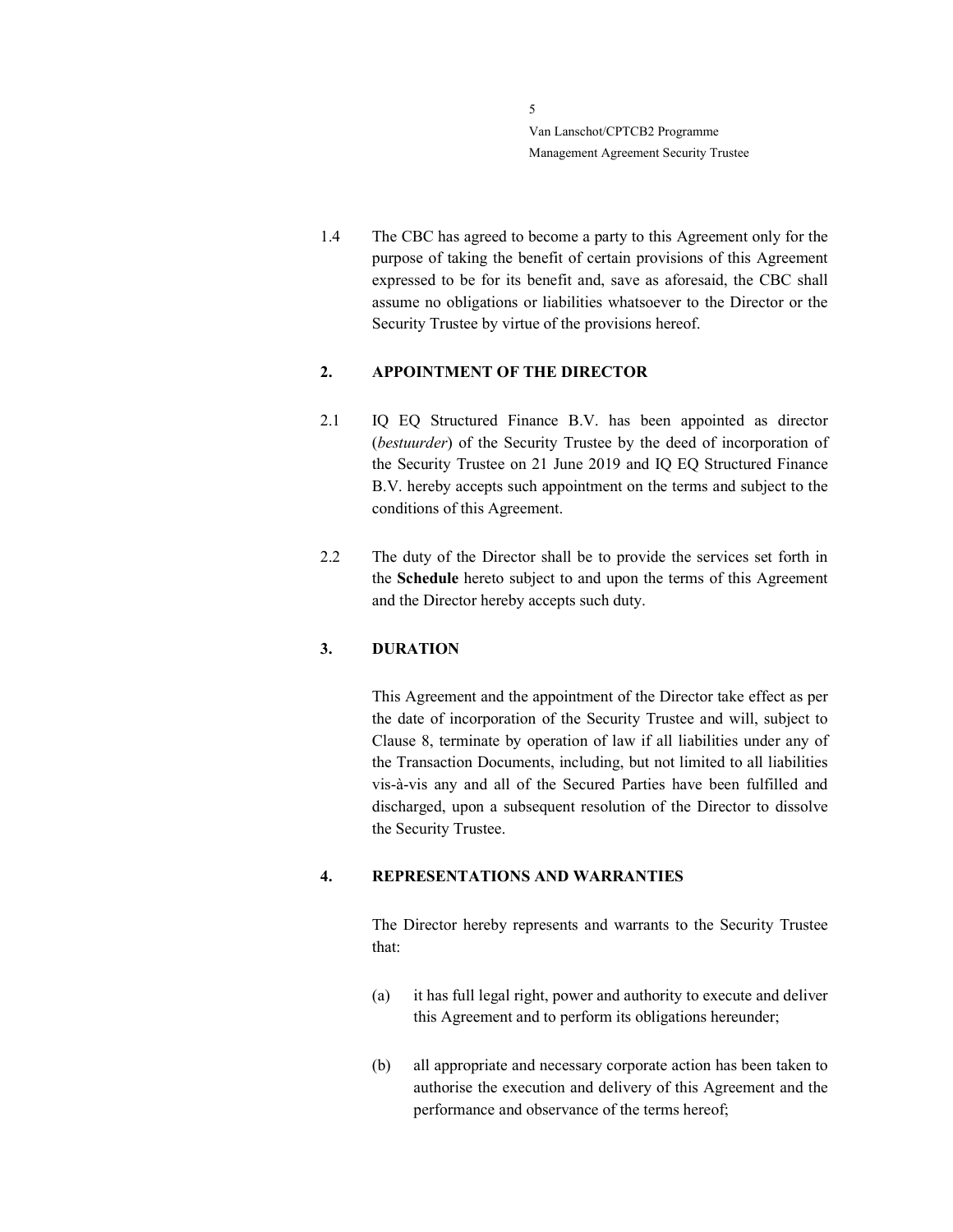- (c) this Agreement constitutes its legal, valid, binding and enforceable obligations;
- (d) neither a proposal has been made nor a resolution has been adopted for the dissolution (ontbinding) of the Security Trustee or for the legal merger (juridische fusie) of the Security Trustee with another legal entity or for a legal demerger (juridische splitsing) involving the Security Trustee or for the Security Trustee being converted (conversie) into a foreign entity;
- (e) neither a proposal has been made nor a resolution has been adopted for the dissolution of the Director or for the legal merger of the Director with another legal entity or for a legal demerger involving the Director or for the Director being converted into a foreign entity;
- (f) the Security Trustee has neither been declared bankrupt (failliet) nor been granted a suspension of payments (surseance van betaling), nor has the Security Trustee applied for a declaration of bankruptcy or a suspension of payments nor has the Security Trustee become subject to any analogous insolvency proceedings under any applicable law nor have any of the Security Trustee's assets been placed under administration (onder bewind gesteld);
- (g) it has neither been declared bankrupt nor been granted a suspension of payments, nor has it applied for a declaration of bankruptcy or a suspension of payments nor has it become subject to any analogous insolvency proceedings under any applicable law nor have any of its assets been placed under administration;
- (h) the articles of association of the Security Trustee have neither been amended since its incorporation nor a resolution to amend the articles of association has been taken;
- (i) it is the sole director (*bestuurder*) of the Security Trustee;
- (j) the Security Trustee has not been engaged in any activities since its date of incorporation, except for the transactions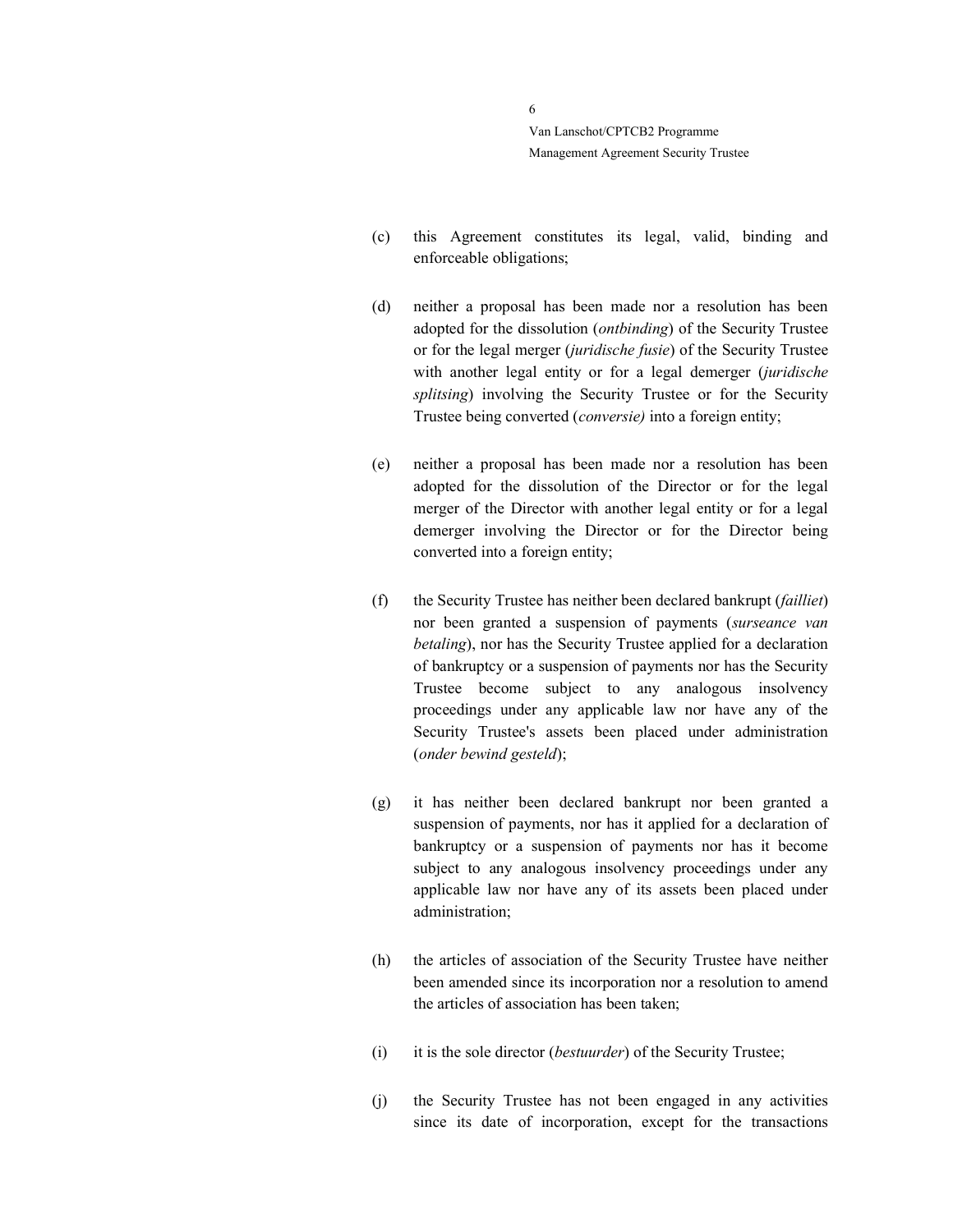> contemplated by and referred to in the Transaction Documents and all other documents relating thereto; and

(k) it complies with the requirements of Dutch law regarding services as provided for in this Agreement, including the Dutch Act on the Supervision of Trust Offices as amended from time to time (Wet toezicht trustkantoren).

### 5. UNDERTAKINGS

Without prejudice to the provisions of Clause 8, the Director undertakes with the Security Trustee with effect from the date of this Agreement and as long as it serves as director that:

- (a) it is and shall continue to be the sole director of the Security Trustee, save (i) pursuant to a Programme Resolution by the holders of the Covered Bonds in accordance with Clause 25 of the Trust Deed or (ii) in accordance with the provisions of Clause 8 hereof;
- (b) it shall only resign from its position as director of the Security Trustee as soon as a suitable person, trust or administration office, reasonably acceptable to the CBC and the Issuer, after having consulted the Secured Parties, other than the Covered Bondholders, has been contracted to act as successor director of the Security Trustee, subject to an Extraordinary Resolution by the Covered Bondholders in accordance with Clause 25 of the Trust Deed, and subject to Rating Agency Confirmation;
- (c) the Security Trustee shall undertake no other business, except as provided for in the Transaction Documents, until the Issuer and the CBC no longer have any actual or contingent liabilities under any of the Transaction Documents, including, but not limited to, all liabilities vis-à-vis any and all of the Secured Parties;
- (d) it shall manage the affairs of the Security Trustee in accordance with proper and prudent Dutch business practice and in accordance with the requirements of Dutch law and Dutch accounting practice and with the same care that it exercises or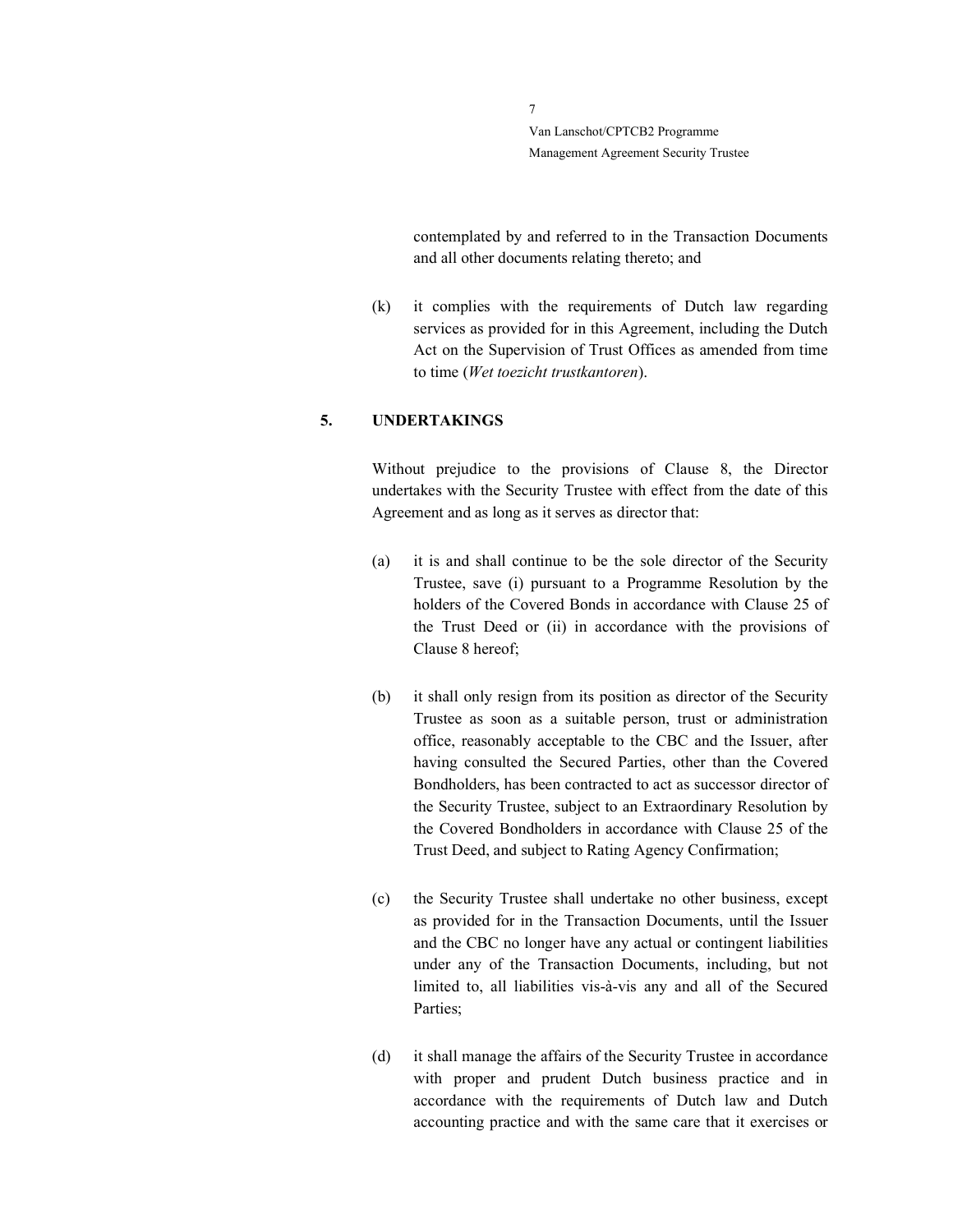> would exercise in connection with the administration of similar matters held for its own account or for the account of other third parties;

- (e) it shall not as director of the Security Trustee (i) agree to any alteration of any agreement including, but not limited to, the Transaction Documents, to which the Security Trustee is a party or (ii) enter into any agreement, without having consulted the Secured Parties, other than the Covered Bondholders, prior thereto and subject to Rating Agency Confirmation, except as provided for in any of the Transaction Documents or (iii) appoint other directors of the Security Trustee save as provided in Clause 25 of the Trust Deed or Clause 8 of this Agreement;
- (f) it and the Security Trustee shall refrain from any action detrimental to the Security Trustee's rights and obligations under the Transaction Documents;
- (g) it shall exercise all its rights and powers as director of the Security Trustee in compliance with the Transaction Documents;
- (h) it shall procure that the Security Trustee will at all times fulfil and comply with its obligations under each Transaction Document to which it is or will become a party, provided that to the extent that such obligations are contingent or dependent for their performance on the due performance by any other party of its obligations and undertakings under any Transaction Document such other party duly performs such obligations and undertakings thereunder;
- (i) it shall take no action (i) to dissolve the Security Trustee, or (ii) to enter into a legal merger or a legal demerger involving the Security Trustee, or (iii) to have the Security Trustee converted into a foreign entity, or (iv) to have the Security Trustee request the court to grant a suspension of payments, or (v) to have the Security Trustee declared bankrupt;
- (j) it shall not as director of the Security Trustee assign, novate or amend this Agreement;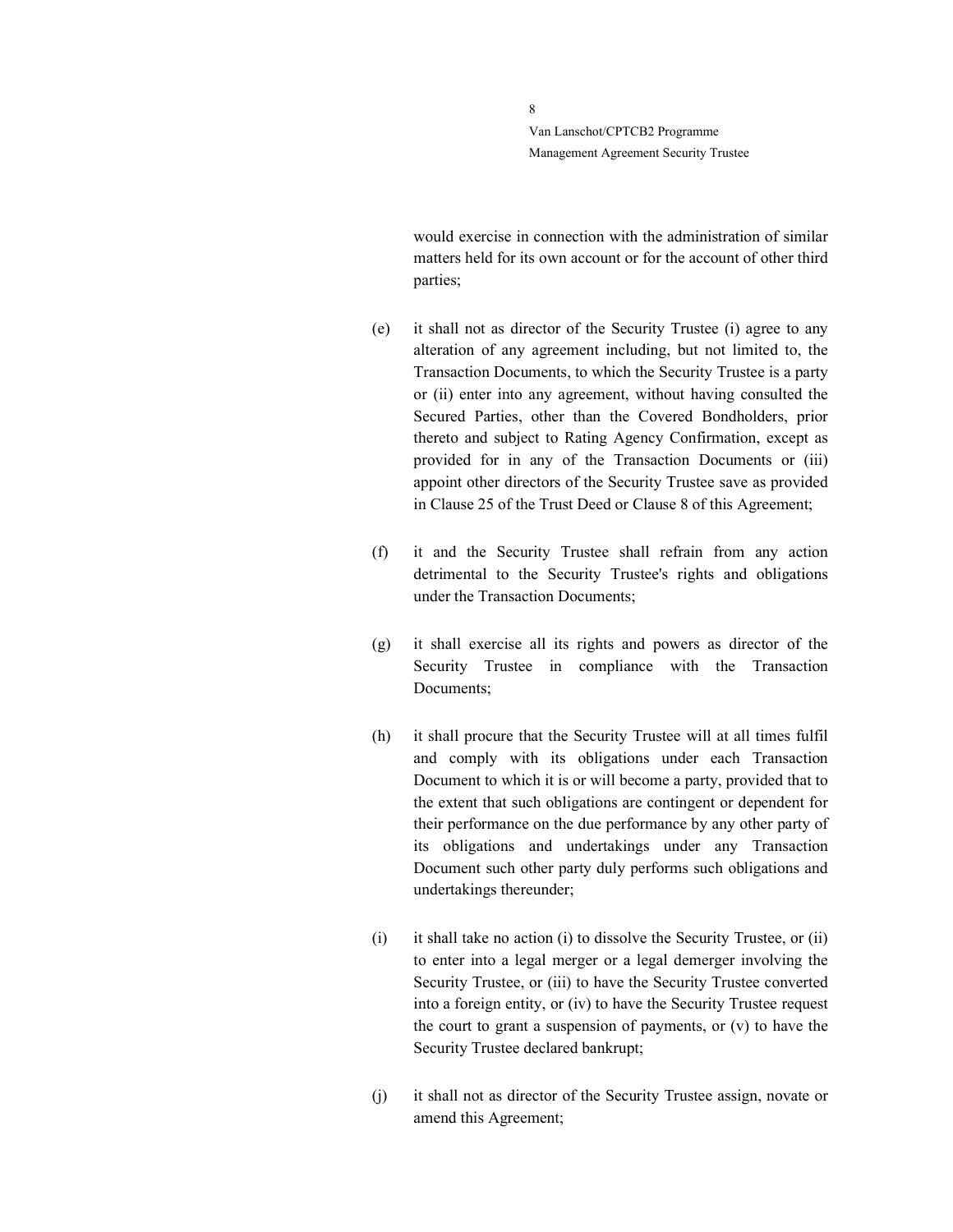- (k) it shall ensure that the Issuer, the CBC, the Secured Parties, other than the Covered Bondholders, and the Rating Agencies are notified in writing forthwith upon the Director becoming aware of any steps being taken by any party in connection with the winding up, liquidation or bankruptcy of the Security Trustee or of any steps or proceedings being taken against the Security Trustee for the enforcement of any debt or obligation and in particular that the Issuer, the CBC, the Secured Parties, other than the Covered Bondholders, and the Rating Agencies are notified in writing within two (2) calendar days of any summons to attend court hearings on a petition for bankruptcy being served on or received by the Security Trustee;
- (l) it shall procure that the Security Trustee, the Administrator and the Rating Agencies are notified in writing forthwith upon the Director becoming aware of the occurrence of any of the events set forth in Clause 8.2 hereof; and
- (m) it shall comply with the requirements of Dutch law regarding services as provided for in this Agreement, including the Dutch Act on the Supervision of Trust Offices as amended from time to time.

### 6. REMUNERATION

- 6.1 The Security Trustee shall pay to the Director a fee as separately agreed in a fee letter between the Director and Van Lanschot N.V. dated 4 April 2019.
- 6.2 Upon termination of its appointment as director of the Security Trustee, the Director shall refund the whole or such part of any fee, remuneration, cost or expenses which it may at the date of such termination have received but which is referable to a date or period falling or commencing after the date of such termination.
- 6.3 The Security Trustee is entitled to reimbursement by the CBC of all costs and expenses set out in Clause 6.1 and Clause 7 of this Agreement incurred in the fulfilment of its duties hereunder.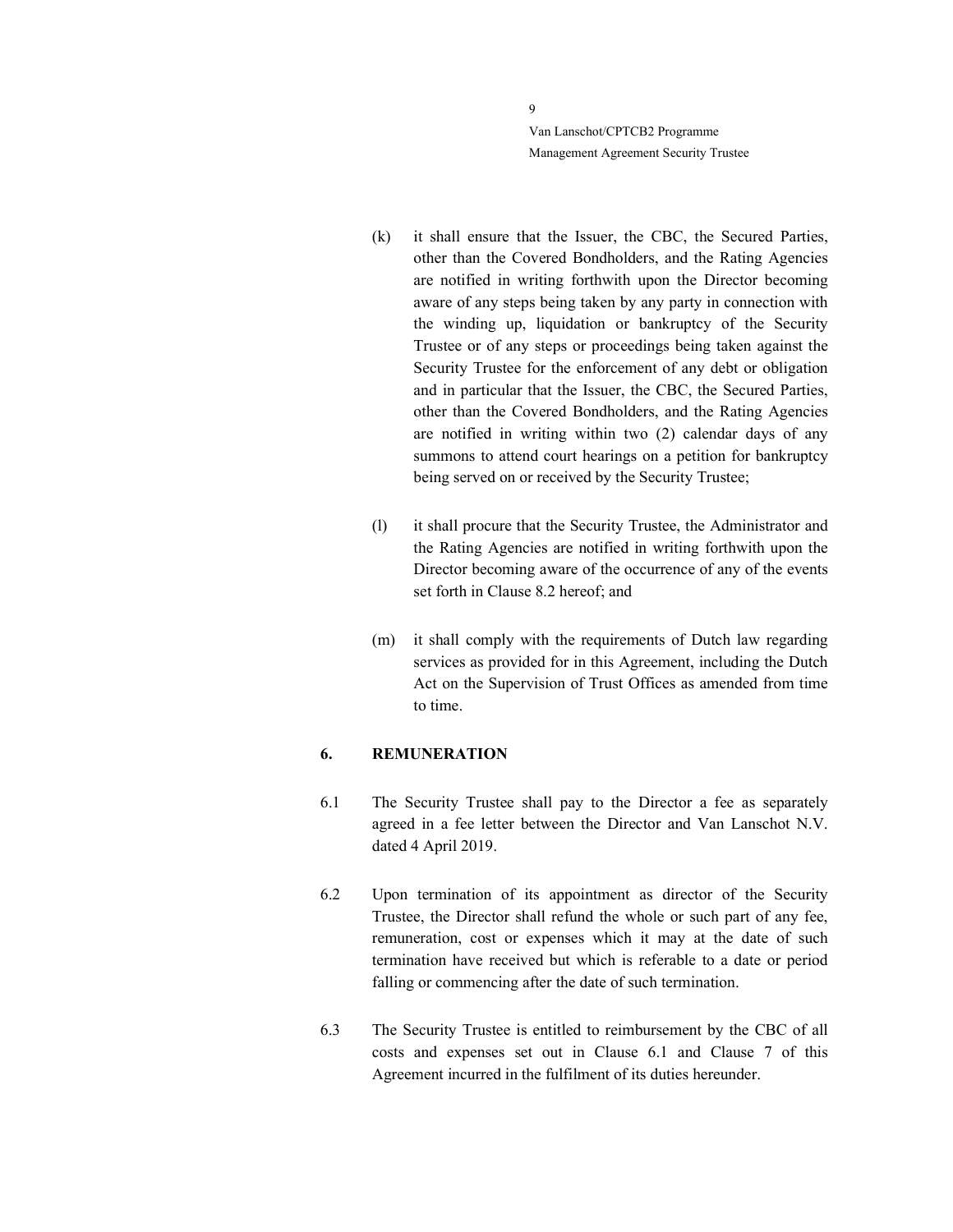#### 7. COSTS AND EXPENSES

The Director is also entitled to reimbursement by the Security Trustee of any reasonable travel and out-of-pocket expenses incurred in the fulfilment of its duties hereunder.

### 8. TERMINATION

8.1 Subject to Clause 5(b), this Agreement can be terminated by (i) the Director and (ii) the Security Trustee, subject to Rating Agency Confirmation, and after having consulted the Secured Parties, other than the Covered Bondholders, at the end of each calendar year upon ninety (90) calendar days' prior written notice having been given to the other parties hereto.

### 8.2 If at any time:

- (a) any of the representations and warranties set forth in Clause 4 proves to have been untrue or incorrect and such matter continues unremedied for a period of fourteen (14) calendar days after the earlier of the Director becoming aware of such default and receipt by the Director of written notice by the Security Trustee or the CBC on behalf of the Security Trustee requiring the same to be remedied; or
- (b) a default is made by the Director in the fulfilment of any of the undertakings set forth in Clause 5 or any obligation under or in connection with this Agreement, which in the opinion of the CBC is materially prejudicial to the interests of the Secured Parties and (except where such default is incapable of remedy, in which case no such continuation and/or notice as is hereinafter mentioned will be required) such default continues unremedied for a period of fourteen (14) calendar days after the earlier of the Director becoming aware of such default and receipt by the Director of written notice from the CBC requiring the same to be remedied; or
- (c) the Director takes any corporate action or other steps are taken or legal proceedings are initiated or threatened against it for its dissolution (ontbinding) and liquidation (vereffening); or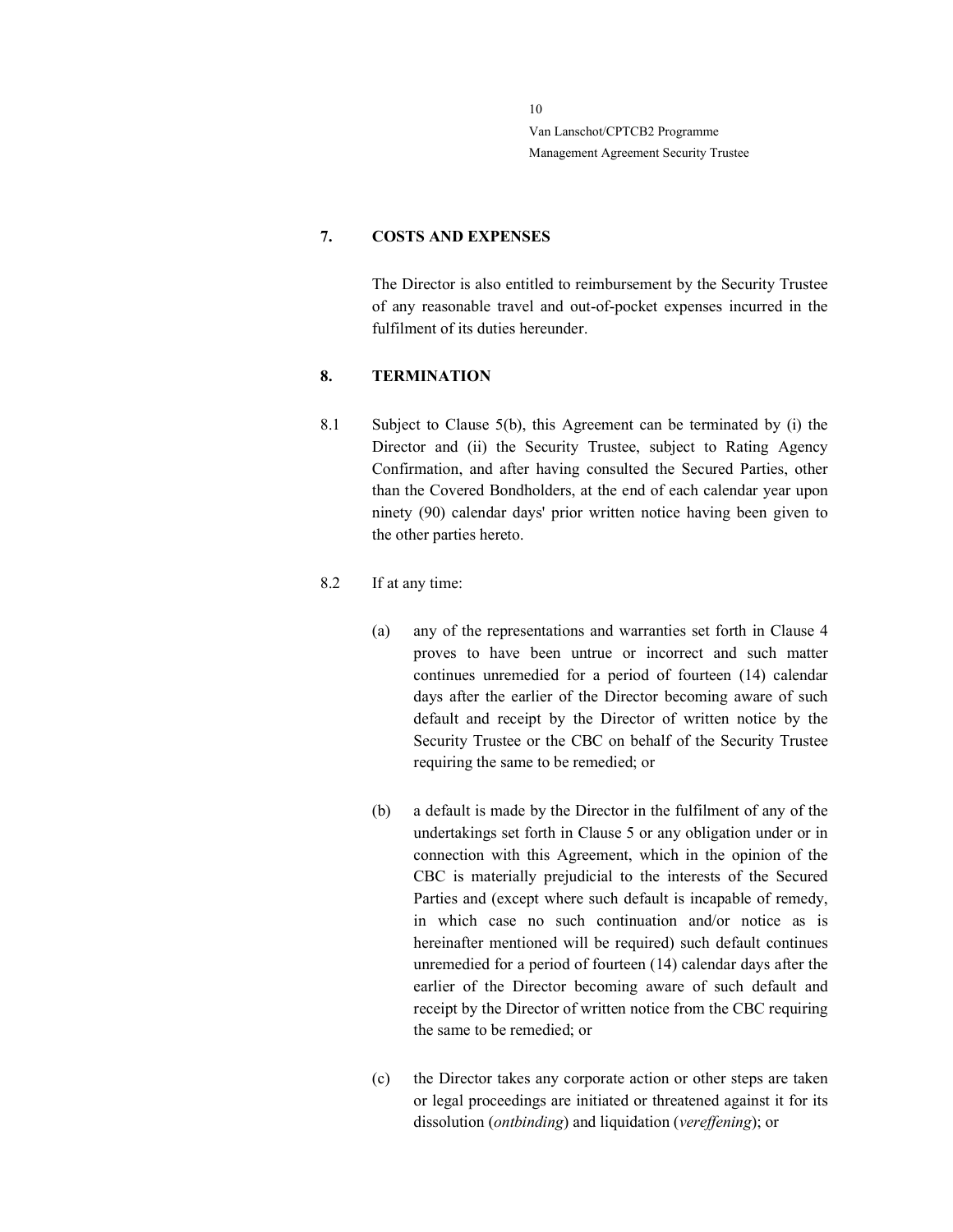- (d) the Director becomes involved in negotiations with any one or more of its creditors with a view to the general readjustment or rescheduling of its indebtedness or makes a general composition for the benefit of its creditors (buitengerechtelijk akkoord); or
- (e) the Director has taken any corporate action or any steps have been taken or legal proceedings have been instituted or threatened against it for its bankruptcy (faillissement) or suspension of payments (surseance van betaling) or for becoming subject to any analogous insolvency proceedings under any applicable law or for the appointment of a receiver or a similar officer of it or of any or all of its assets; or
- (f) (i) material untrue or incorrect information has been provided to the Security Trustee with respect to its Director, its business or its (ultimate) shareholders (in each case other than through the actions of the Security Trustee); or (ii) any change in (ultimate) ownership of the Director occurs,

then the Security Trustee or the CBC on its behalf may, after having notified the Rating Agencies and consulted the Secured Parties, other than the Covered Bondholders, at once or at any time thereafter while such default continues by notice in writing to the Director terminate this Agreement with effect from a date (not earlier than the date of the notice) specified in the notice.

- 8.3 If the Covered Bondholders have on the basis of article 4.4(f) of the articles of association of the Security Trustee resolved to dismiss the Director as director of the Security Trustee, this Agreement shall terminate upon the appointment of a successor becoming effective.
- 8.4 On and after termination of this Agreement, all authority and power of the Director under this Agreement shall terminate and be of no further effect and the Director shall not thereafter hold itself out in any way as director of the Security Trustee.
- 8.5 Upon termination of this Agreement, the Director will, at its own costs, subject to the undertaking set forth in Clause 5(b), co-operate in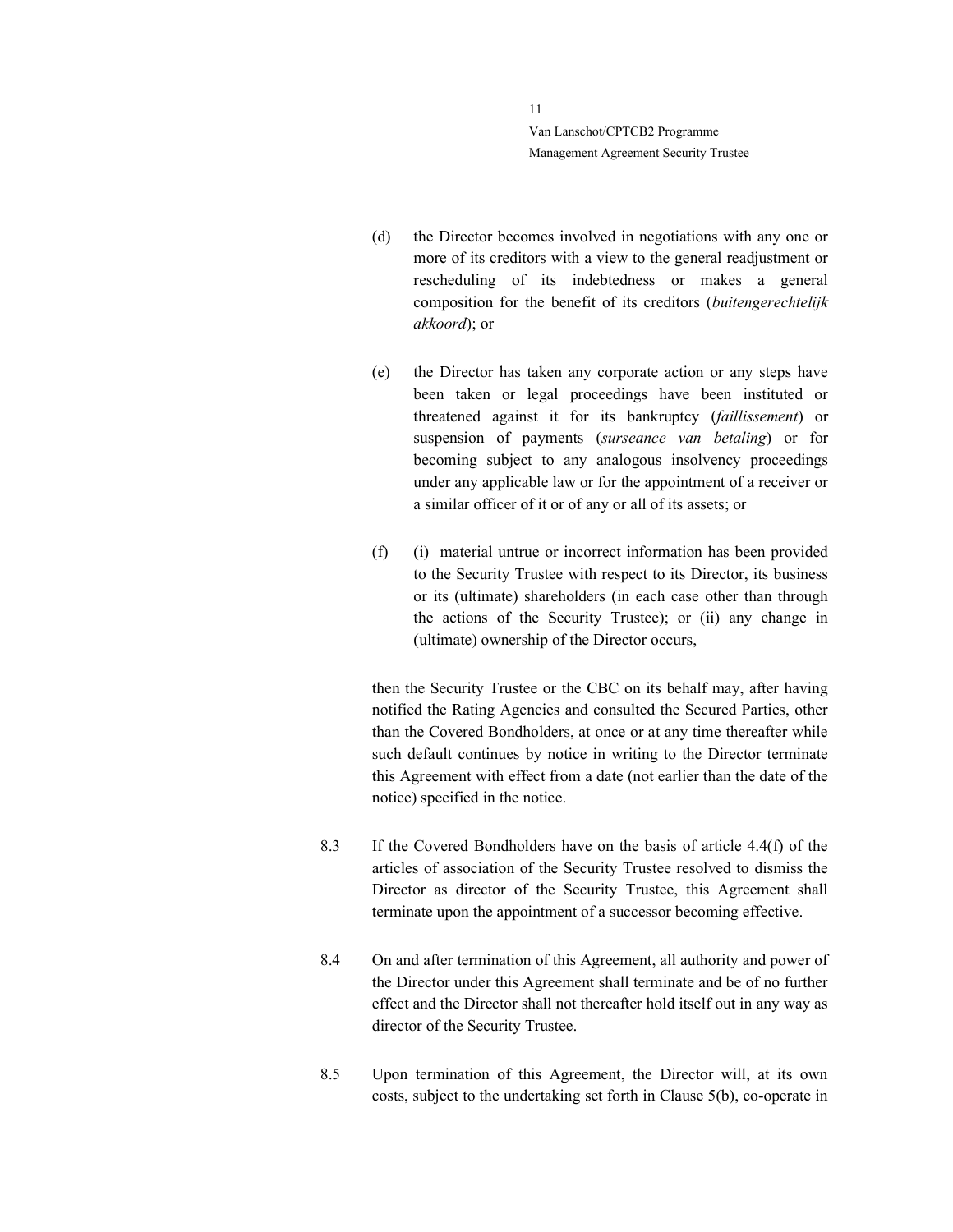> its resignation as director and the appointment of a new director of the Security Trustee in accordance with Clause 25 of the Trust Deed.

8.6 Upon termination of this Agreement pursuant to this Clause 8, the Director shall forthwith return to the Security Trustee all books, records and other documents which are in the possession of the Director pursuant to this Agreement. The Security Trustee hereby agrees to provide the Director upon request with copies of such documents if reasonably required in order for the Director to comply with applicable laws, regulations and/or procedures. Prior to the termination of this Agreement pursuant to this Clause 8, each party shall use all reasonable endeavours to procure that the registered address of the Security Trustee shall be changed prior to, or immediately following such termination becoming effective. The Director will take appropriate measures if the change of address is not effected in accordance with the preceding sentence.

### 9. SERVICES NON-EXCLUSIVE

Nothing in this Agreement shall prevent the Director from rendering services similar to those provided for in this Agreement to other persons, firms or companies.

#### 10. NO ASSIGNMENT

The Director may not assign or transfer by any means whatsoever any of its rights and obligations under this Agreement.

#### 11. NO DISSOLUTION, NO NULLIFICATION

To the extent permitted by law, the parties hereby waive their rights pursuant to Articles 6:265 to 6:272 inclusive of the Dutch Civil Code to dissolve (ontbinden), or demand in legal proceedings the dissolution (ontbinding) of, this Agreement. Furthermore, to the extent permitted by law, the parties hereby waive their rights under Article 6:228 of the Dutch Civil Code to nullify (vernietigen), or demand in legal proceedings the nullification (vernietiging) of, this Agreement on the ground of error (dwaling).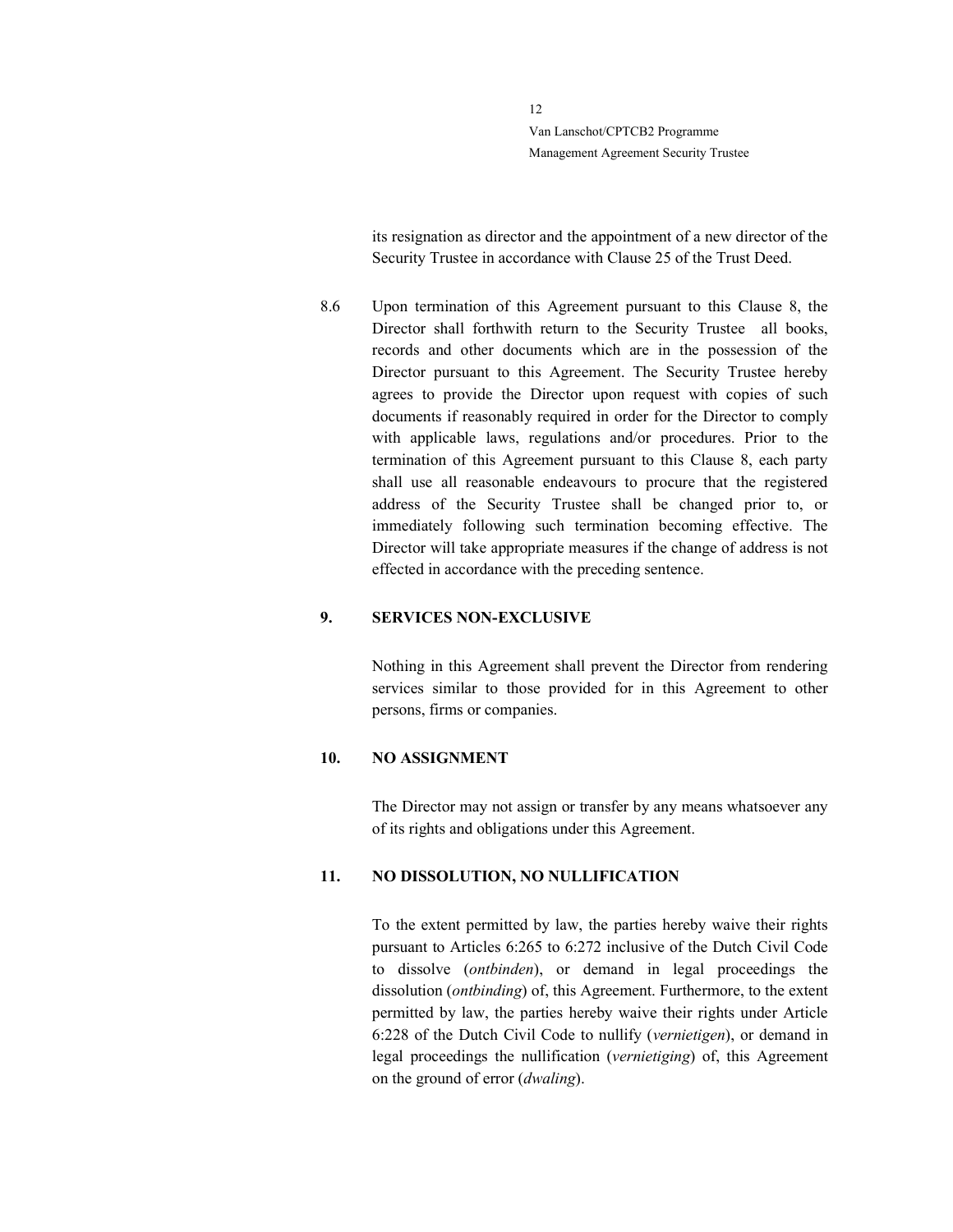### 12. GOVERNING LAW AND JURISDICTION

- 12.1 This Agreement, including Clause 12.2, hereof and any noncontractual obligations arising out of or in connection with this Agreement, shall be governed by and construed in accordance with the laws of the Netherlands.
- 12.2 Any disputes arising out of or in connection with this Agreement including, without limitation, disputes relating to any non-contractual obligations arising out of or in connection with this Agreement, shall be submitted to the exclusive jurisdiction of the competent court in Amsterdam, the Netherlands.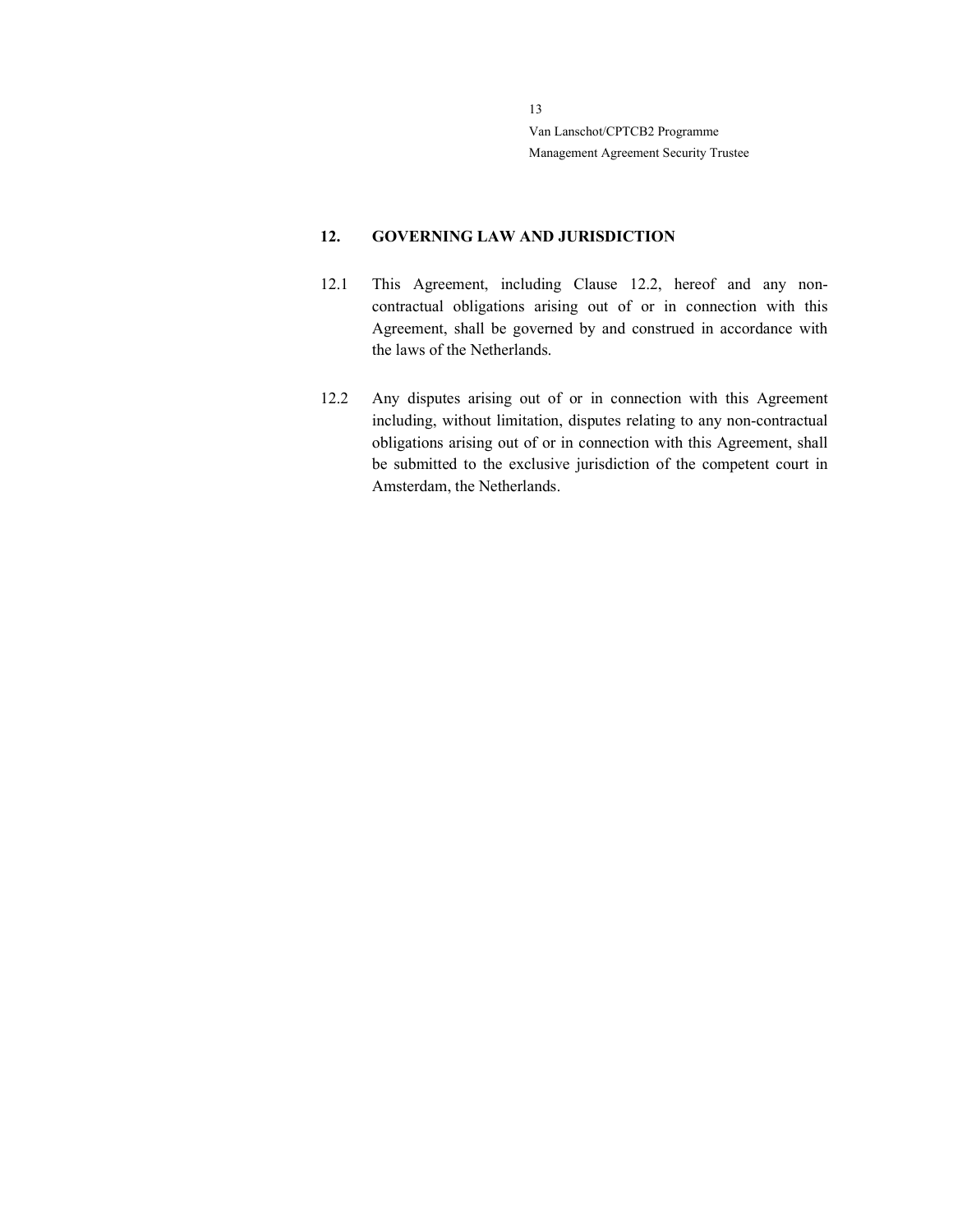### **SIGNATURES**

# IQ EQ STRUCTURED FINANCE B.V.

 $by:$ title :

 $\overline{a}$ 

# STICHTING SECURITY TRUSTEE VAN LANSCHOT CONDITIONAL PASS-THROUGH COVERED BOND COMPANY 2

by : title :

 $\overline{a}$ 

VAN LANSCHOT CONDITIONAL PASS-THROUGH COVERED BOND COMPANY 2 B.V.

 $by:$ title :